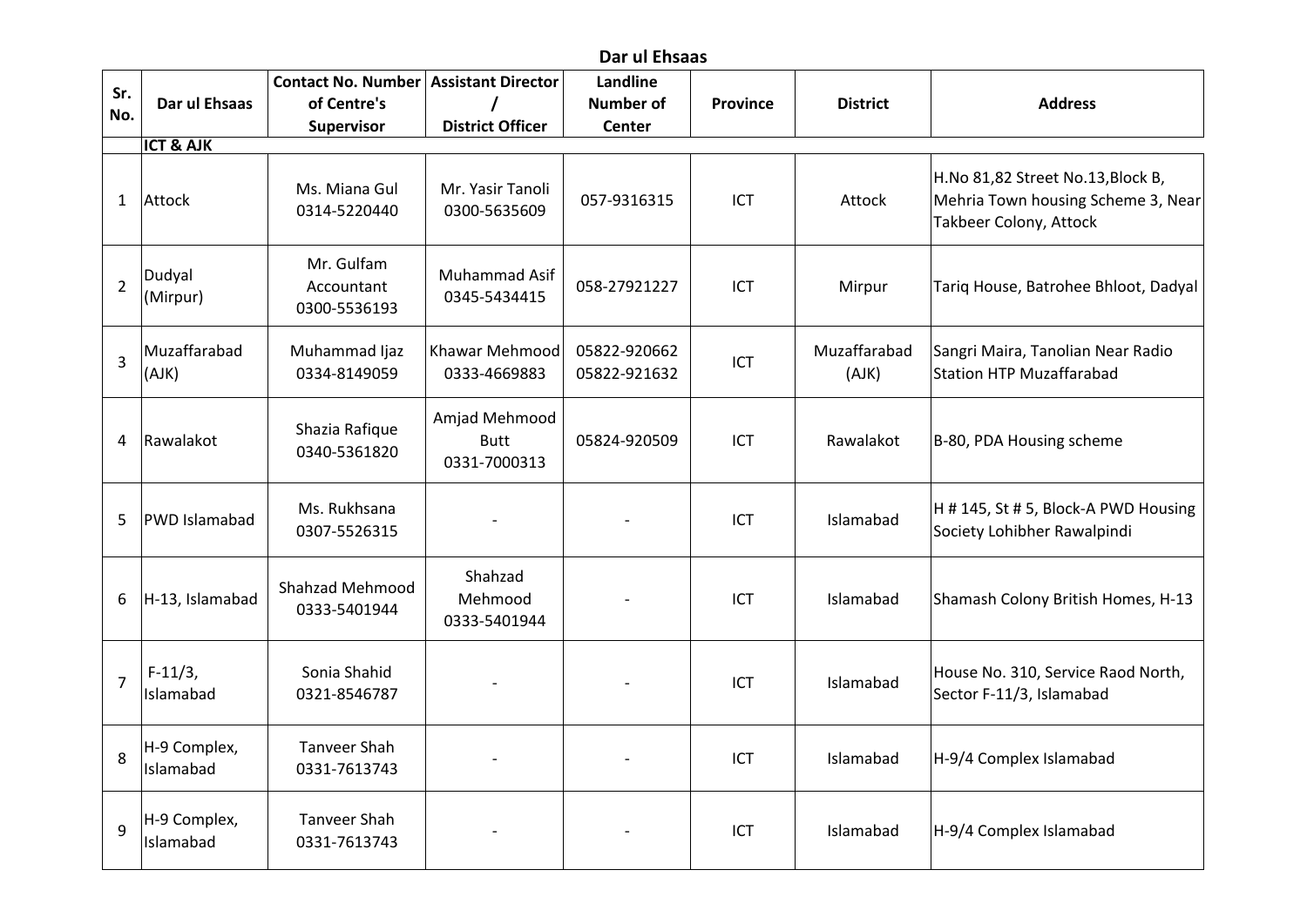| Sr.<br>No. | Dar ul Ehsaas             | <b>Contact No. Number</b><br>of Centre's<br><b>Supervisor</b> | <b>Assistant Director</b><br><b>District Officer</b>               | Landline<br><b>Number of</b><br>Center | <b>Province</b> | <b>District</b> | <b>Address</b>                                                           |
|------------|---------------------------|---------------------------------------------------------------|--------------------------------------------------------------------|----------------------------------------|-----------------|-----------------|--------------------------------------------------------------------------|
| 10         | H-9 Complex,<br>Islamabad | <b>Tanveer Shah</b><br>0331-7613743                           |                                                                    |                                        | ICT             | Islamabad       | H-9/4 Complex Islamabad                                                  |
| 11         | H-9 Complex,<br>Islamabad | <b>Tanveer Shah</b><br>0331-7613743                           |                                                                    |                                        | ICT             | Islamabad       | H-9/4 Complex Islamabad                                                  |
|            | Punjab                    |                                                               |                                                                    |                                        |                 |                 |                                                                          |
| 12         | Faisalabad                | Asma Jafar<br>0303-6237070                                    | Usman Saif<br>Warraich<br>0300-6671716                             | 041-8523599                            | Punjab          | Faisalabad      | H. No. 1A Haven's Habitat Society<br>East Canal Road Faisalabad          |
| 13         | Sargodha                  | Rana Samee-ur-<br>Rehman<br>048-9230727                       | Rafaqat Tarar<br>0346-8622899<br>Sheikh Amir (D.O)<br>0302-6743332 | 048-9230727                            | Punjab          | Sargodha        | PAF Road Near GPI college Sargodha                                       |
| 14         | Gujranwala                |                                                               |                                                                    |                                        | Punjab          | Gujranwala      | Banglow No.3, Sethi Colony Rahwali<br>Gujranwala Cant                    |
| 15         | Lahore                    |                                                               | Mirza Babar Baig<br>0300-4124245                                   | 042-35291255                           | Punjab          | Lahore          | 22,24 Chammanzar, street Lalazar,<br>Phase-II Lahore                     |
| 16         | Mianwali                  | Rizwana Yasmin<br>0302-6358471<br>Qaiser Aice<br>0307-6089150 |                                                                    | 045-9350427                            | Punjab          | Mianwali        | PAF Road Near Custome Office                                             |
| 17         | Sialkot                   | Samina Kousar<br>0304-0603677                                 | Nisar Ahmad<br>0333-5693009                                        | 052-3553117                            | Punjab          | Sialkot         | 3 A Mkt Road, Model Town, Adjacent<br>Building Khanspal Raod Co. Sialkot |
| 18         | Jhang                     | Mehwish Riaz<br>0344-7671298                                  | Aamir<br>0346-7187576                                              | 047-9200309                            | Punjab          | Jhang           | H.No.944-B, Railway Road, Civil Lines<br>Jhang Saddar                    |
| 19         | Sheikhupura               | Sahma Rani<br>0333-4005418                                    | Javed Vance<br>0332-7474796                                        | 056-3501220                            | Punjab          | Sheikhupura     | Sherez Gardan, Street Yousaf, Lahore<br>Road, Sheikhupura                |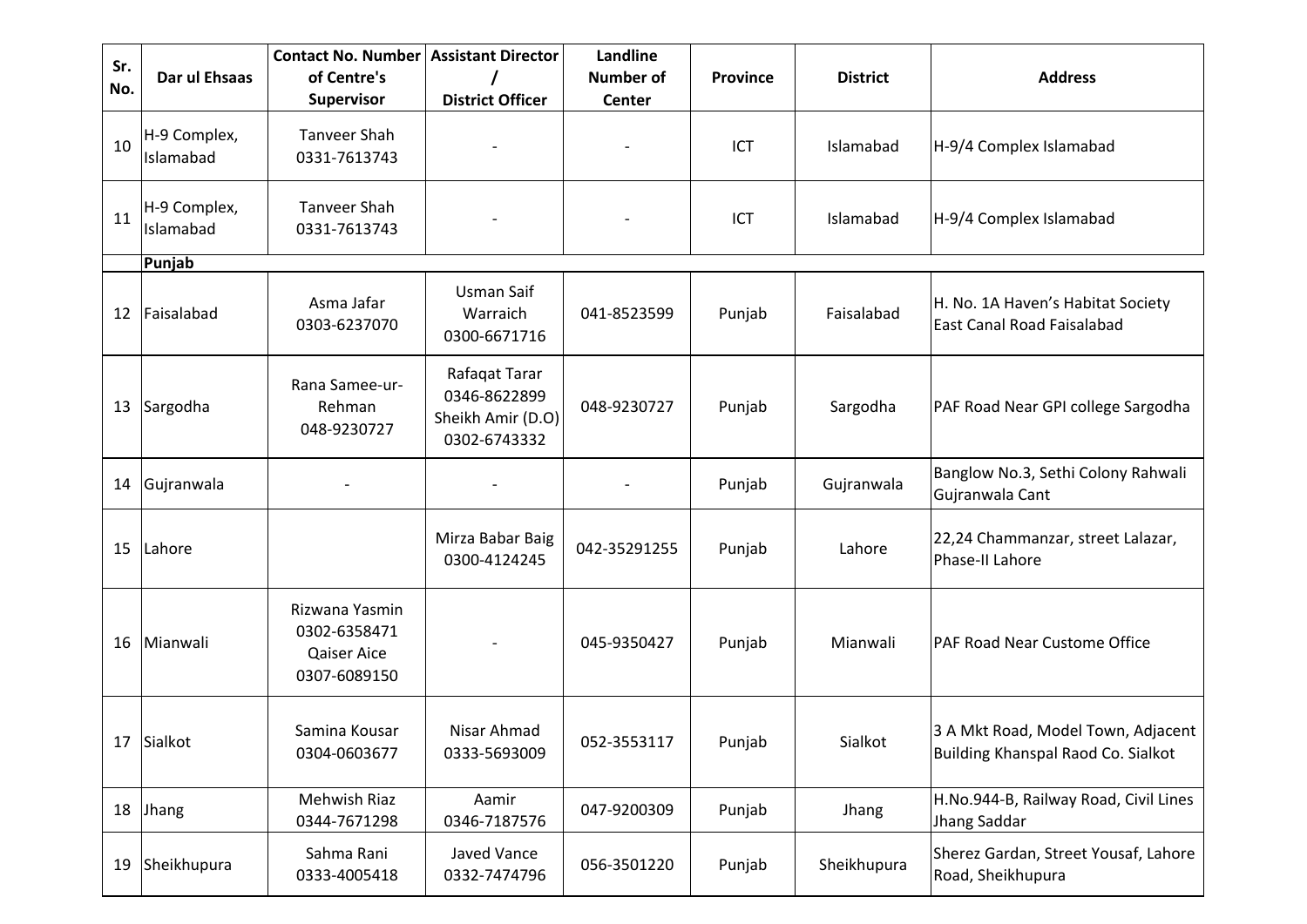| Sr.<br>No. | Dar ul Ehsaas               | <b>Contact No. Number</b><br>of Centre's<br>Supervisor | <b>Assistant Director</b><br><b>District Officer</b> | Landline<br><b>Number of</b><br>Center | <b>Province</b> | <b>District</b> | <b>Address</b>                                                                    |
|------------|-----------------------------|--------------------------------------------------------|------------------------------------------------------|----------------------------------------|-----------------|-----------------|-----------------------------------------------------------------------------------|
| 20         | <b>Bhakkar</b>              | Aneela<br>0332-9631426                                 | Rana Attaullah<br>0332-7605280                       | 0453-511215                            | Punjab          | <b>Bhakkar</b>  | Cristian Colony, Mohalla Ahmad<br>Abad, Mandi Town, Bhakkar                       |
|            | <b>South Punjab</b>         |                                                        |                                                      |                                        |                 |                 |                                                                                   |
| 21         | Bahawalpur                  | Ruqia Perveen<br>0304-6227529                          | Shakeel Abbasi<br>0300-9675461                       |                                        | South Punjab    | Bahawalpur      | House No.17, Aliabad colony near<br>deewan pully Bahawalpur                       |
| 22         | Multan                      | <b>Farah Malik</b><br>0336-0659691                     | Mehmood ul<br>Hassan<br>0305-6127777                 | 061-6305009                            | South Punjab    | Multan          | House No.11-A, Multan Public School<br>Road, Multan                               |
| 23         | Kot Addu                    | Irum Azam<br>0306-9870219                              | Kashif Saleem<br>0300-9111130                        | 066-2900137                            | South Punjab    | Kot Addu        | Lodhi Model Town, Kot Addu                                                        |
| 24         | Layyah                      | Kousar Samreen<br>0306-877504                          | Ilyas Ghouri<br>0300-6331123                         | 0606-2900137                           | South Punjab    | Layyah          | Tariq Aziz Road, Near Dict. Council,<br>Ward No.9, Mohallah Choori Gar,<br>Layyah |
| 25         | D.G.Khan                    | Shazia Ghafffar<br>0333-7898237                        | Naveed Abbas<br>0333-8583441                         |                                        | South Punjab    | D.G.Khan        | Khata No.466, Mouza Gadai Gharbi,<br>Near Poultary Center, D.G. Khan              |
|            | <b>GB</b>                   |                                                        |                                                      |                                        |                 |                 |                                                                                   |
| 26         | Gilgit (GB)                 | Mahpara<br>0311-1565551                                | Asif Khatak<br>0333-5682368                          | 05811-920314                           | G.B             | Gilgit (GB)     | Near Khomer Chowk, Riaz Road,<br>Jutyal, Gilgit                                   |
| 27         | Skardu (GB)                 | Zafar Abbas<br>0355-5625760,<br>0311-4381516           | Muhammad<br>Younus<br>0346-9556442                   | 058-15920314                           | G.B             | Skardu (GB)     | Jaffar Abad Olding Skardu.                                                        |
| 28         | Ghizer (GB)<br><b>Sindh</b> |                                                        |                                                      |                                        |                 |                 | Establishment in process                                                          |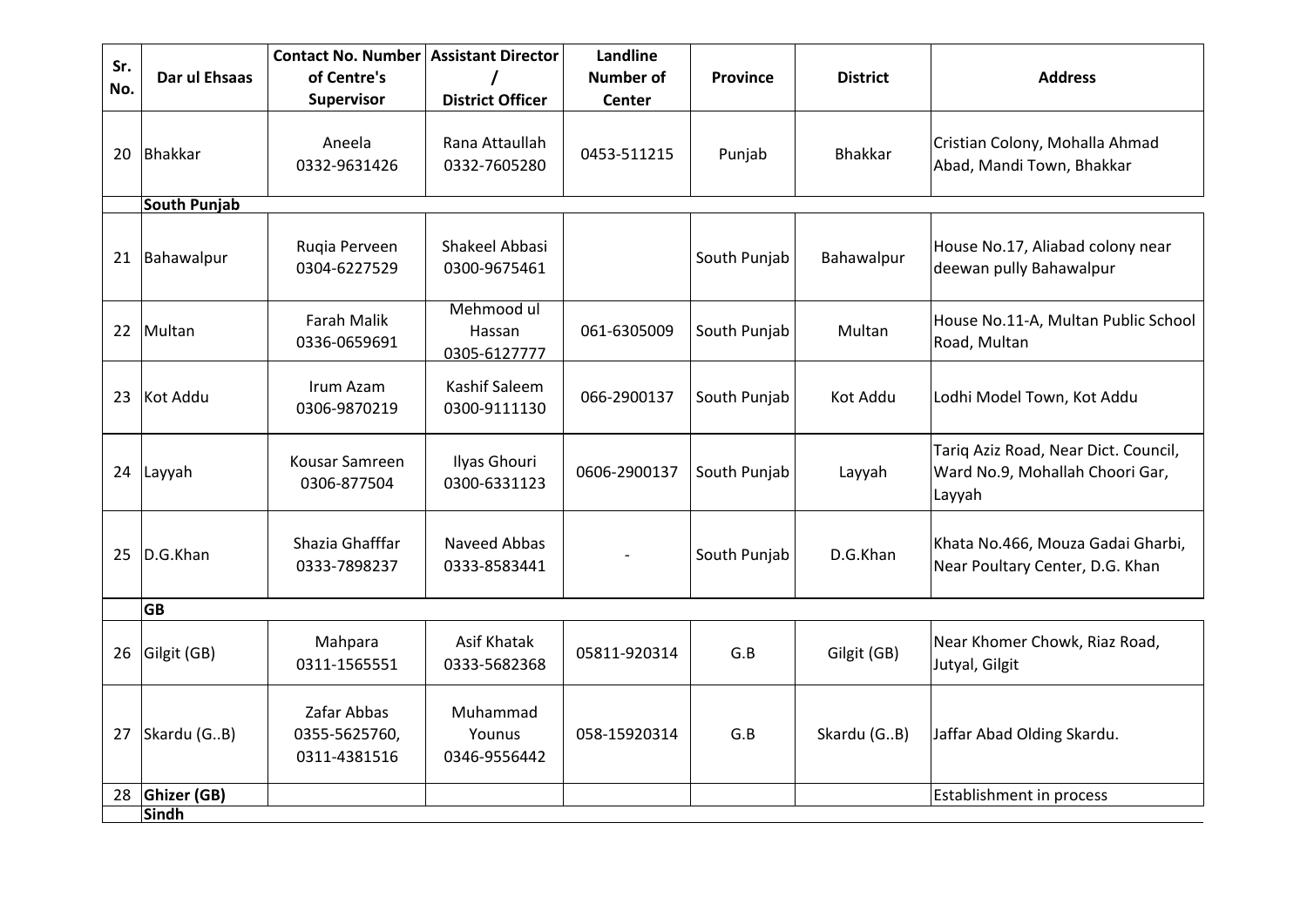| Sr. |                         | <b>Contact No. Number</b>                  | <b>Assistant Director</b>               | Landline                   |                 |                         |                                                                                                                                             |
|-----|-------------------------|--------------------------------------------|-----------------------------------------|----------------------------|-----------------|-------------------------|---------------------------------------------------------------------------------------------------------------------------------------------|
| No. | Dar ul Ehsaas           | of Centre's                                |                                         | Number of                  | <b>Province</b> | <b>District</b>         | <b>Address</b>                                                                                                                              |
|     |                         | Supervisor                                 | <b>District Officer</b>                 | Center                     |                 |                         |                                                                                                                                             |
| 29  | Mirpur Khas             | Hina Aslam<br>0317-9656500<br>0333-2961013 | Khadim Hussain<br>Magsi<br>0300-3737825 | 0233-861396<br>0233-861397 | Sindh           | Mirpur Khas             | Plot No A-4 & A-13, Liaquat Town<br>Housing Scheme, Mirpurkhas                                                                              |
| 30  | Shaheed<br>Benazeerabad | Sana<br>0303-3457008                       | Shehzado Jistani<br>0333-7146596        | 0244-9370484               | Sindh           | Shaheed<br>Benazeerabad | Plot No:82,123,124,83&84, Sumera<br>Colony, Nawabshah                                                                                       |
| 31  | Sukkur                  | Musarrat<br>0312-7866212                   | <b>Shabbir Memon</b><br>0311-0220088    | 071-5615866                | Sindh           | Sukkur                  | Behind DC Office Sukkur                                                                                                                     |
| 32  | Karachi Villa-I         | Imdad Incharge<br>0332-2245949             | Imtiaza<br>0323-2334056                 | 021-36440330-2             | Sindh           | Karachi                 | Plot No 20 Muhammad Bin Qasim<br>avenue hub dam road, Band Murad<br>(Opposite Hamdard University, Main<br>Campus Madina tul Hikmat, Karachi |
| 33  | Karachi Villa -II       | Imdad Incharge<br>0332-2245949             | Imtiaza<br>0323-2334056                 | 021-36440330-2             | Sindh           | Karachi                 | Plot No 20 Muhammad Bin Qasim<br>avenue hub dam road, Band Murad<br>(Opposite Hamdard University, Main<br>Campus Madina tul Hikmat, Karachi |
| 34  | Karachi Villa- III      | Imdad Incharge<br>0332-2245949             | Imtiaza<br>0323-2334056                 | 021-36440330-2             | Sindh           | Karachi                 | Plot No 20 Muhammad Bin Qasim<br>avenue hub dam road, Band Murad<br>(Opposite Hamdard University, Main<br>Campus Madina tul Hikmat, Karachi |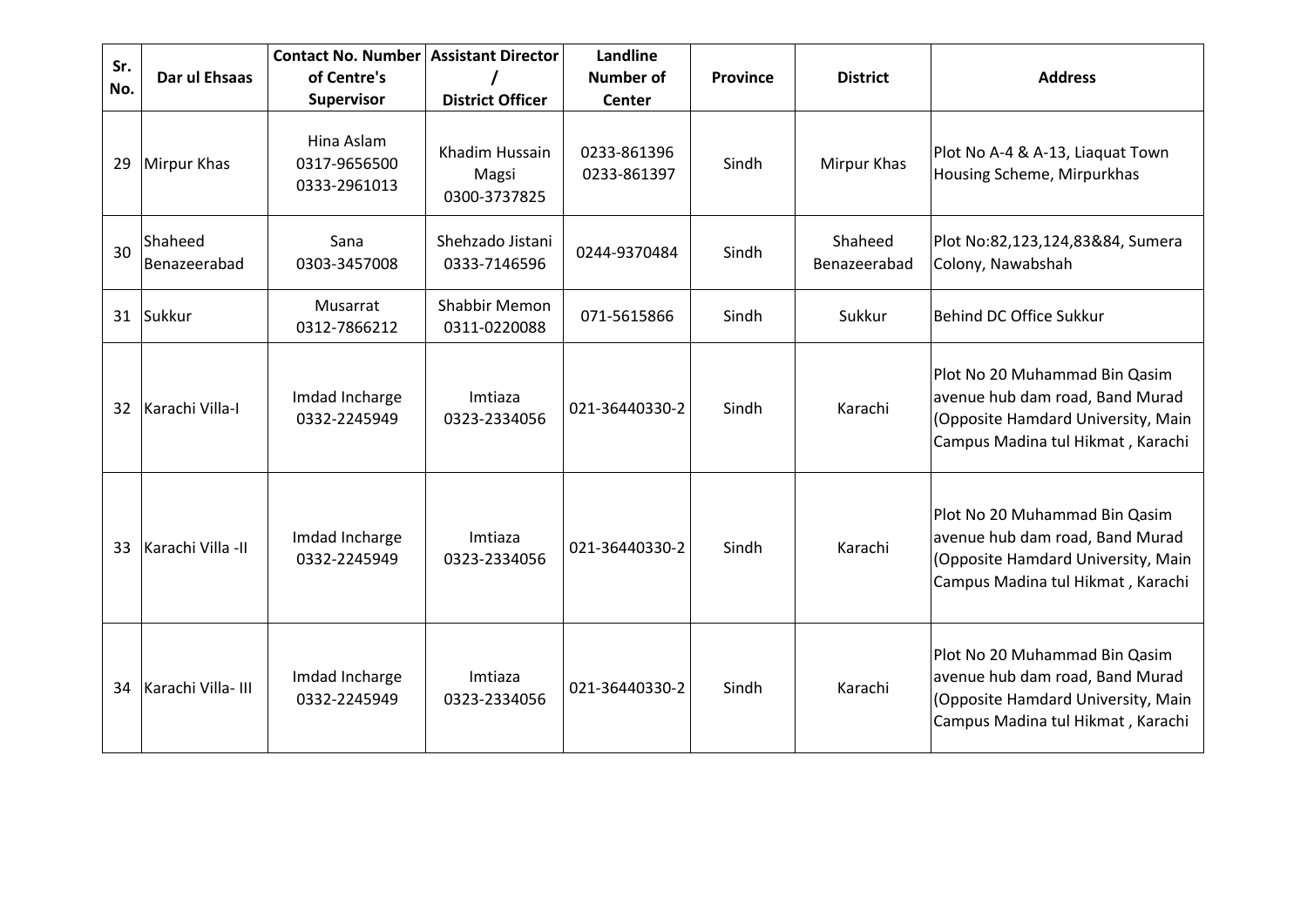| Sr.<br>No. | Dar ul Ehsaas    | <b>Contact No. Number</b><br>of Centre's<br>Supervisor | <b>Assistant Director</b><br><b>District Officer</b> | Landline<br><b>Number of</b><br><b>Center</b> | <b>Province</b> | <b>District</b> | <b>Address</b>                                                                                                                              |
|------------|------------------|--------------------------------------------------------|------------------------------------------------------|-----------------------------------------------|-----------------|-----------------|---------------------------------------------------------------------------------------------------------------------------------------------|
| 35         | Karachi Villa-IV | Imdad Incharge<br>0332-2245949                         | Imtiaza<br>0323-2334056                              | 021-36440330-2                                | Sindh           | Karachi         | Plot No 20 Muhammad Bin Qasim<br>avenue hub dam road, Band Murad<br>(Opposite Hamdard University, Main<br>Campus Madina tul Hikmat, Karachi |
| 36         | Khairpur         | Shumaila Kanwal<br>0305-2986494                        | Muhammad<br>Waseem Abrro<br>0300-3113761             | 024-39280373                                  | Sindh           | Khairpur        | PSH Near Begum Nusrat Bhutto<br>Complex, Khairpur                                                                                           |
| 37         | Larkana          |                                                        | <b>Muhammad Baksh</b><br>Mahar<br>0333-7461997       | 0744-752240                                   | Sindh           | Larkana         | Near Public School, Wakeel Colony<br>Larkana                                                                                                |
| 38         | T M Khan         | <b>Muhamad Abid</b><br>0333-2813787                    | G R Memon<br>0344-3611126                            | 0297-874043                                   | Sindh           | T M Khan        | Near Railways Phatak, TM Khan                                                                                                               |
| 39         | Hyderabad        | Amber Ashfaq<br>0332-3324647                           | Hafiz Shah Kazmi<br>0300-3017278                     | 022-9330068                                   | Sindh           | Hyderabad       | Banglo No.91, Street No.3, Gulshan-e-<br>Sehar, Near By Pass Wadhuwah Gate,<br>Qasimabad                                                    |
|            | <b>KPK</b>       |                                                        |                                                      |                                               |                 |                 |                                                                                                                                             |
| 40         | Mansehra         | Arusa<br>0343-8316637                                  | Masood Anihad<br>Awan<br>בפמככשם מחכם                | 0997-307657                                   | <b>KPK</b>      | Mansehra        | Pukhwal Road, Dub No. 2, Mansehra                                                                                                           |
| 41         | Mardan           | <b>Gulfam Malik</b><br>0315-9867880                    | Liaquat Ali Khan<br>0346-9394002                     | 0937-875817                                   | <b>KPK</b>      | Mardan          | Gujar Garhi Road Bughdada Mardan                                                                                                            |
|            | 42 Swat          | Noreen Gull<br>0345-8940834                            | Kousar Ali<br>0301-5154140                           | 0946-730064                                   | <b>KPK</b>      | Swat            | Manglawar Police Station, Sanghota<br>Excelsior college, Swat                                                                               |
| 43         | Kohat            | Noshaba<br>0335-9233460                                | Ghaffar Khan<br>0333-9294687                         | 0922-867102                                   | KPK             | Kohat           | Jerwanda Road, near GHSS No.1<br>(boys) Kohat                                                                                               |
| 44         | Shangla          | Maliat BiBi<br>0348-2197294                            | Aziz Gull<br>0300-9074163                            | 0996-850862                                   | <b>KPK</b>      | Shangla         | College Road Alpuri-Shangla                                                                                                                 |